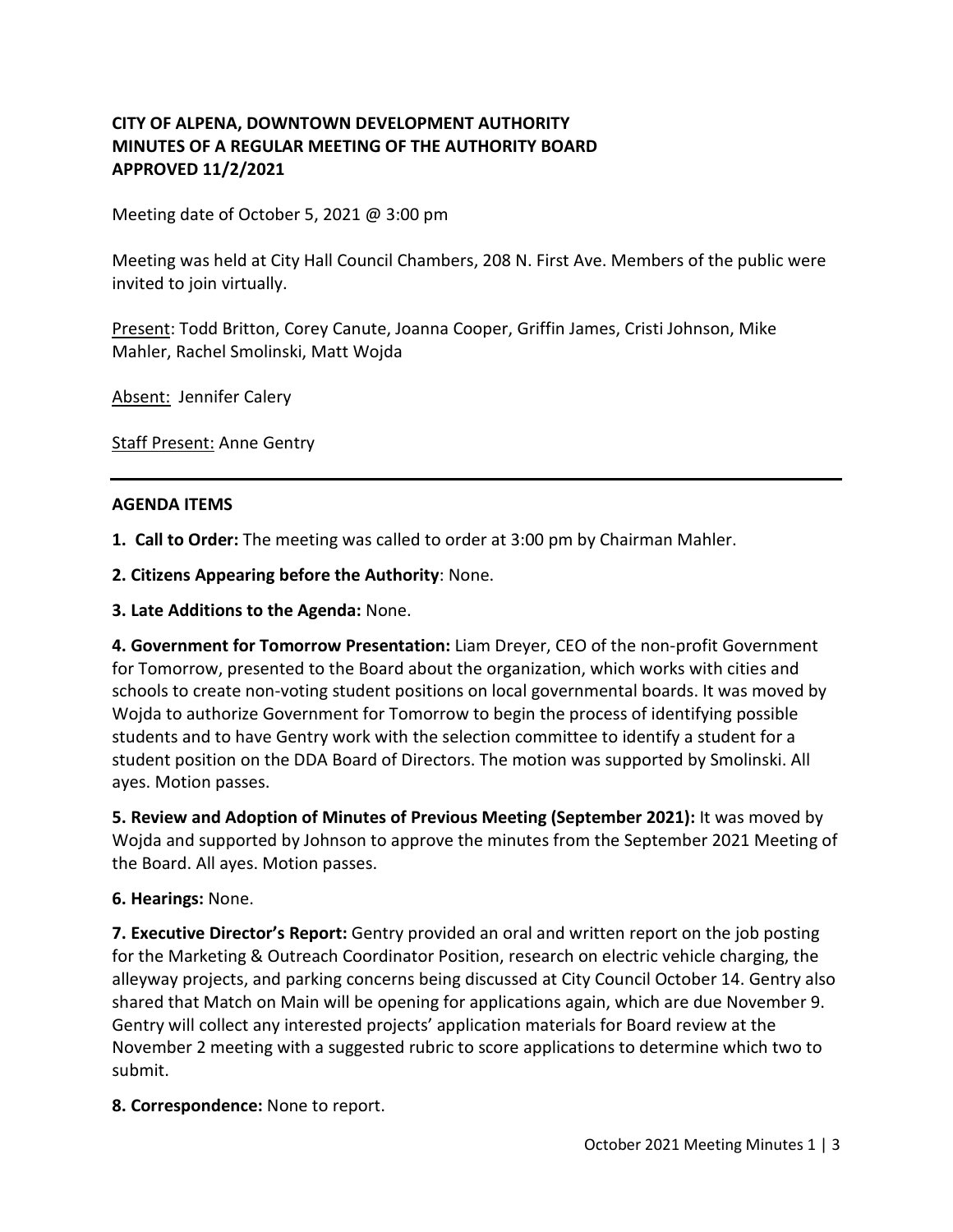**9. Review and Acceptance of Monthly Financial Reports (September 2021) & BA Fund 246:** It was moved by Wojda and supported by Britton to approve both the Financial Reports for September 2021 and the Budget Amendment for Fund 246. All ayes. Motion passes.

## **10. Committee Reports**

- a. Budget/ Finance: Smolinski gave an update that she, Gentry, and Anna Soik (City Treasurer) met this month and discussed future project planning and budgeting for the DDA. The committee will need to meet this upcoming month to discuss.
- b. Education & Promotion: Johnson gave an update on shopping events scheduled for the rest of the year, Downtown Trick-or-Treating scheduled for October 29, and scheduling Restaurant Week for early 2022.
- c. Design & Beautification: Britton gave an update on the Sidewalk Café ordinance and application, flower planters, and discussions about beautifying the bases of trees. The committee also recommended having Culligan Plaza decorated with live greens by Falls Creek Produce and Flowers again this year, which is in the budget.
- d. Economic Development: Mahler gave an update that the committee met to review a grant application from Style Wherehouse for the Retail Recruitment Grant program and requested additional information to review at the next committee meeting.
- e. Parking: Did not meet.
- f. Boundary Expansion: Gentry gave an update on discussions with the MEDC about technical assistance to update our TIF plan and expand our boundaries. There is an upcoming meeting scheduled with MEDC staff to discuss a timeline of applying for funding.

# **11. Report from the City of Alpena:** Smolinski gave an update:

- Monday is the first day for the new Zoning & Development Director, Monteil Birmingham.
- The Planning Commission is also planning on discussing electric vehicle charging stations. They will also be discussing the possible Sidewalk Café ordinance and application.
	- o The DDA Board will need to review and make a recommendation on the zoning ordinance concerning the Downtown Overlay District. The Planning Commission would like our review and recommendation on any edits.

### **11. Unfinished Business:** None.

### **12. New Business:**

• Boundary Expansion: Chisholm St. Property. Mahler shared that he was approached about a project planned right outside our boundaries on Chisholm St. The mixed-use project would have commercial on the first floor and residential above. To be eligible for grant funding, the project would need to be within the DDA boundaries.